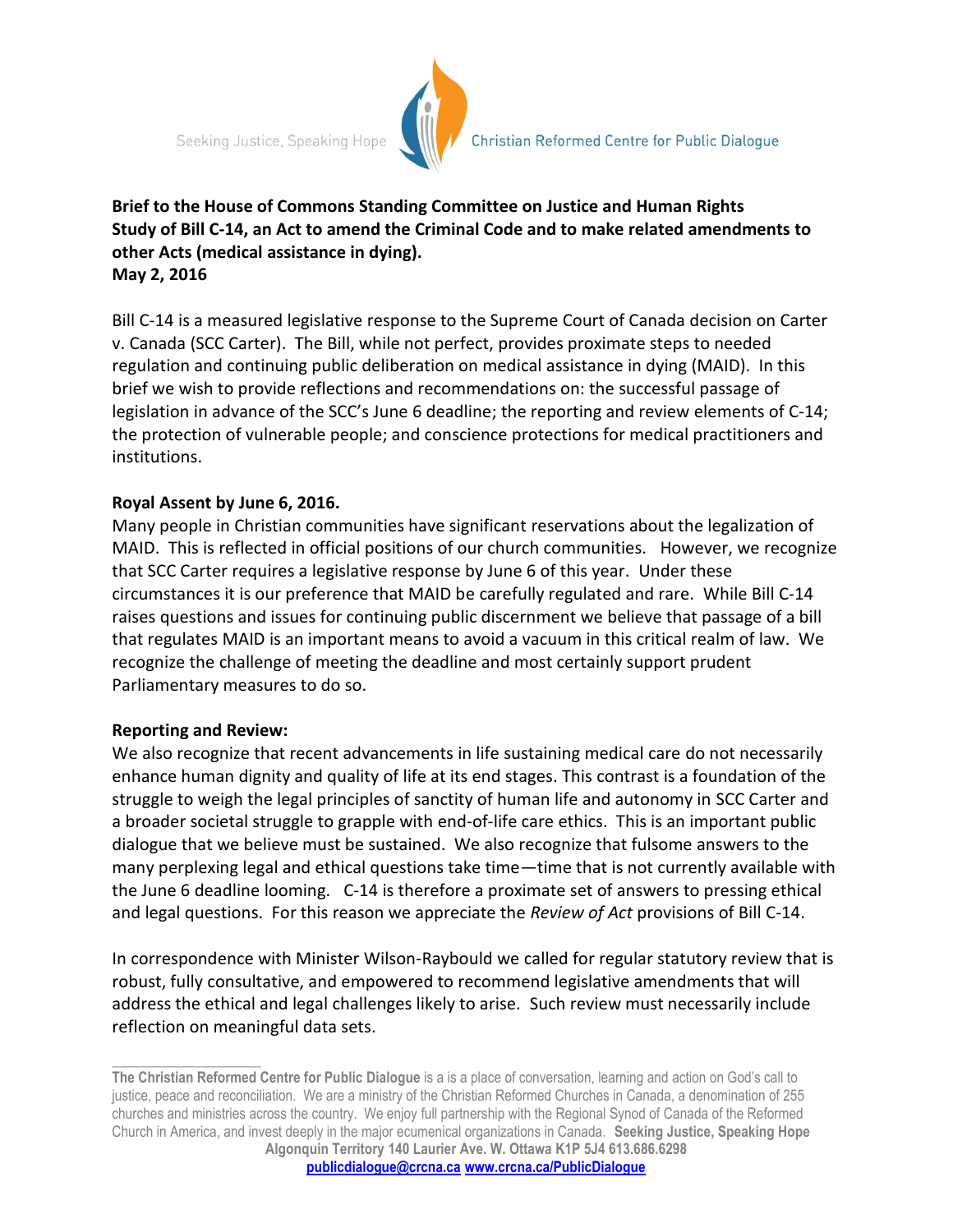

#### *Recommendation 1:*

*That the collection of data referred to in Regulations (at p. 9, line 17) be mandatory, and be provided to Parliamentary Committees for any five-year review, and be provided on an annual basis to the public (with appropriate privacy safeguards) in the interests of transparency and evidence based public dialogue on MAID policy development.* 

## **Vulnerable Persons Standard:**

We note that an advisory group related to the Vulnerable Persons Standard has stated that Bill C-14 provides minimum standards for the protection of vulnerable persons from harm in a MAID regime. We agree with their statement that "Great care is needed to ensure that eligibility criteria and safeguards are clearly understood, rigorously applied and carefully monitored." In this light we wish to express our appreciation for the current eligibility requirements on Bill C-14. In addition, we ask that *non-legislative measures* to come regarding wider eligibility (advanced requests, mature minors, and persons with mental illness—as discussed in the *Preamble* p. 2 line 20ff) be the subject of robust and inclusive dialogue that specifically incorporates the voices of disability advocates.

## *Recommendation 2:*

*That the eligibility standards of Bill C-14 be maintained as a minimum standard of protection for vulnerable people.*

# *Recommendation 3:*

*That a clause be added under "Safeguards" (C-14 p. 5 ff) requiring that a patient requesting access to MAID be presented with complete information regarding treatment and support options to alleviate suffering .*

## *Recommendation 4:*

*That the Standing Committee on Justice and Human Rights encourage the Minister of Health and the Minister of Justice to pursue broad and inclusive public and stakeholder consultations in the process of the development of non-legislative measures referred to in the Preamble of Bill C-14.* 

## **Conscience Protection:**

**\_\_\_\_\_\_\_\_\_\_\_\_\_\_\_\_\_\_\_\_\_**

Conscience protection of medical care providers is a matter of deep significance in any MAID regime. We note that Bill C-14 makes a single reference to conscience protection in the *nonlegislative measures* referred to in the last paragraph of the Preamble. We expect that conscience protection is a matter for policy development at the level of provincial governments and medical regulatory bodies. Therefore, there will be a troubling lag in the development of

**The Christian Reformed Centre for Public Dialogue** is a is a place of conversation, learning and action on God's call to justice, peace and reconciliation. We are a ministry of the Christian Reformed Churches in Canada, a denomination of 255 churches and ministries across the country. We enjoy full partnership with the Regional Synod of Canada of the Reformed Church in America, and invest deeply in the major ecumenical organizations in Canada. **Seeking Justice, Speaking Hope Algonquin Territory 140 Laurier Ave. W. Ottawa K1P 5J4 613.686.6298**